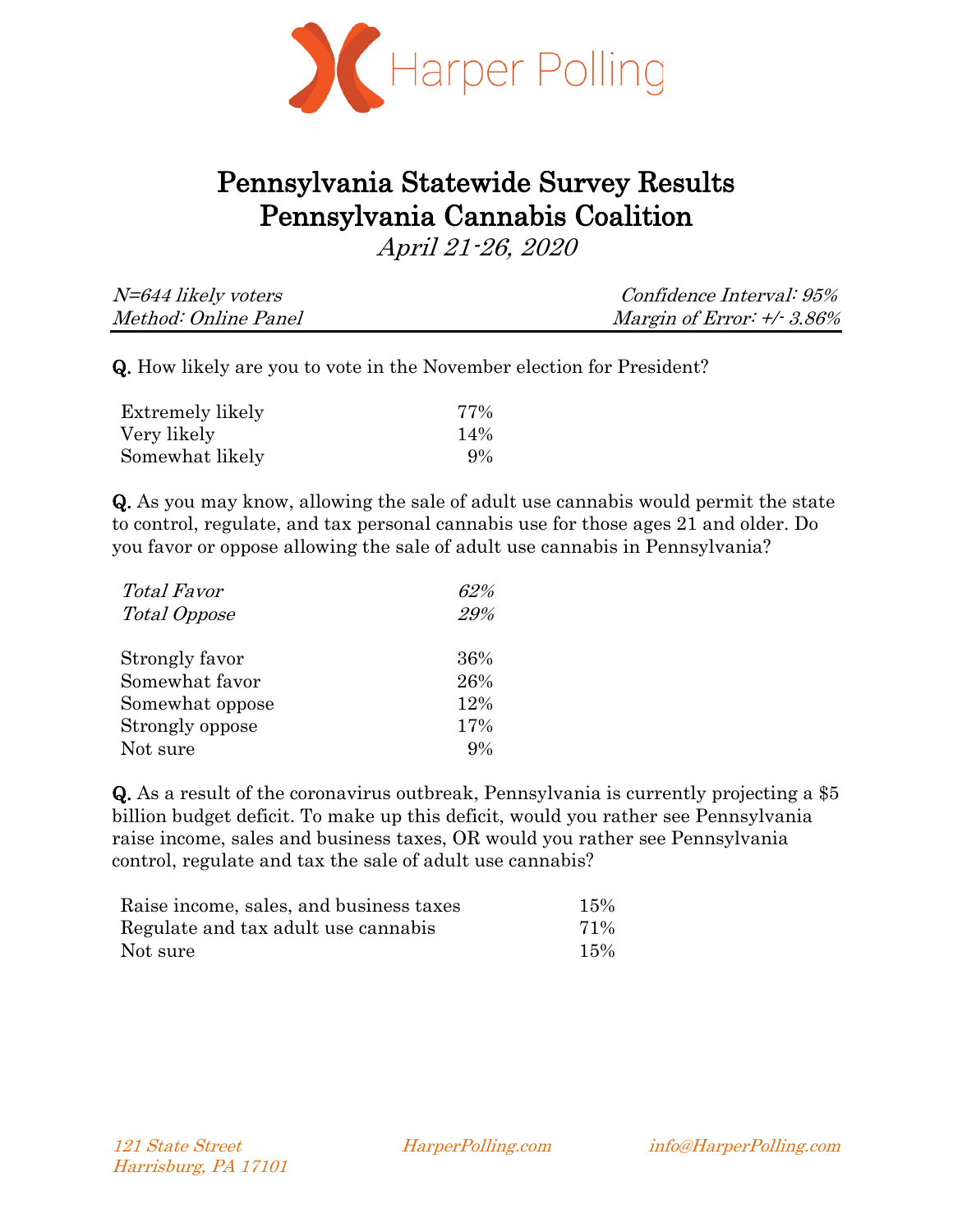# (Asked only of Republicans)

Q. If a Republican Legislator voted to control, regulate and tax the sale of adult use cannabis in Pennsylvania, which of the following would you be most likely to do when considering their re-election: enthusiastically support them for re-election, consider that Legislator's entire record before deciding how to vote, or vote them out of office?

| Support re-election          | 34%   |
|------------------------------|-------|
| Consider their entire record | 44%   |
| Vote them out of office.     | $9\%$ |
| Not sure                     | 13%   |

#### (Asked only of Democrats)

Q. Would you be more likely to vote for a Republican Legislator if you knew that they supported controlling, regulating and taxing the sale of adult use cannabis in Pennsylvania?

| Yes      | 31% |
|----------|-----|
| No       | 44% |
| Not sure | 25% |

Q. As you may know, Pennsylvania currently maintains an effective state monopoly on the sale of wines and spirits in its state liquor store system, which largely prevents private entrepreneurs from participating in the sale of wines and liquors. If Pennsylvania allowed the sale of adult use cannabis, should cannabis be sold through state-controlled liquor stores OR through licensed cannabis dispensaries run by private entrepreneurs?

| State-controlled liquor stores | 24% |
|--------------------------------|-----|
| Licensed cannabis dispensaries | 59% |
| Not sure                       | 16% |

# Demographics

| <b>Party Registration</b> |     |
|---------------------------|-----|
| Republican                | 40% |
| Democrat                  | 45% |
| Independent/Other         | 15% |
| Gender                    |     |
| Female                    | 53% |
| Male                      | 47% |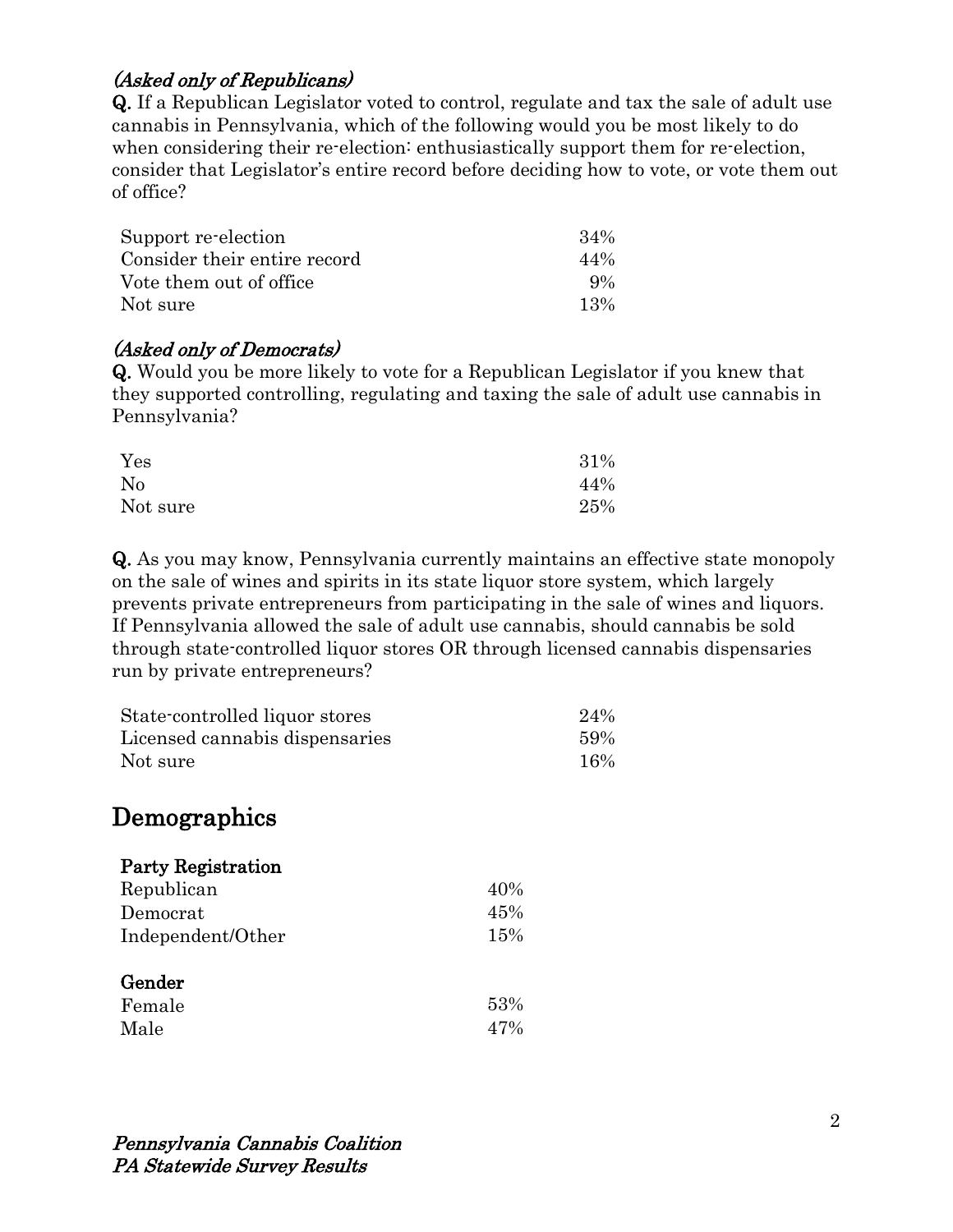| Age          |       |
|--------------|-------|
| 18 to 29     | 13%   |
| 30 to 39     | 18%   |
| 40 to 49     | 22%   |
| $50$ to $54$ | $9\%$ |
| 55 to 64     | 21%   |
| 65 or older  | 17%   |

#### Race

| White                     | 81\%  |
|---------------------------|-------|
| African-American          | $9\%$ |
| Hispanic or Latino        | $4\%$ |
| Another race or ethnicity | $6\%$ |

# Education Level

| High school graduate or below     | 22%  |
|-----------------------------------|------|
| Some college or technical school, | 29%  |
| but no four-year degree           |      |
| Four-year college graduate        | 28%  |
| Postgraduate or advanced degree   | 21\% |

# Region

| Northern Tier          | 13% |
|------------------------|-----|
| Philadelphia/Southeast | 33% |
| Pittsburgh/Southwest   | 20% |
| Scranton/Lehigh Valley | 14% |
| South Central          | 20% |

## Media Market

| Erie         | 2%  |
|--------------|-----|
| Harrisburg   | 16% |
| Johnstown    | 5%  |
| Philadelphia | 40% |
| Pittsburgh   | 23% |
| Wilkes-Barre | 12% |
| Non-PA       | 2%  |